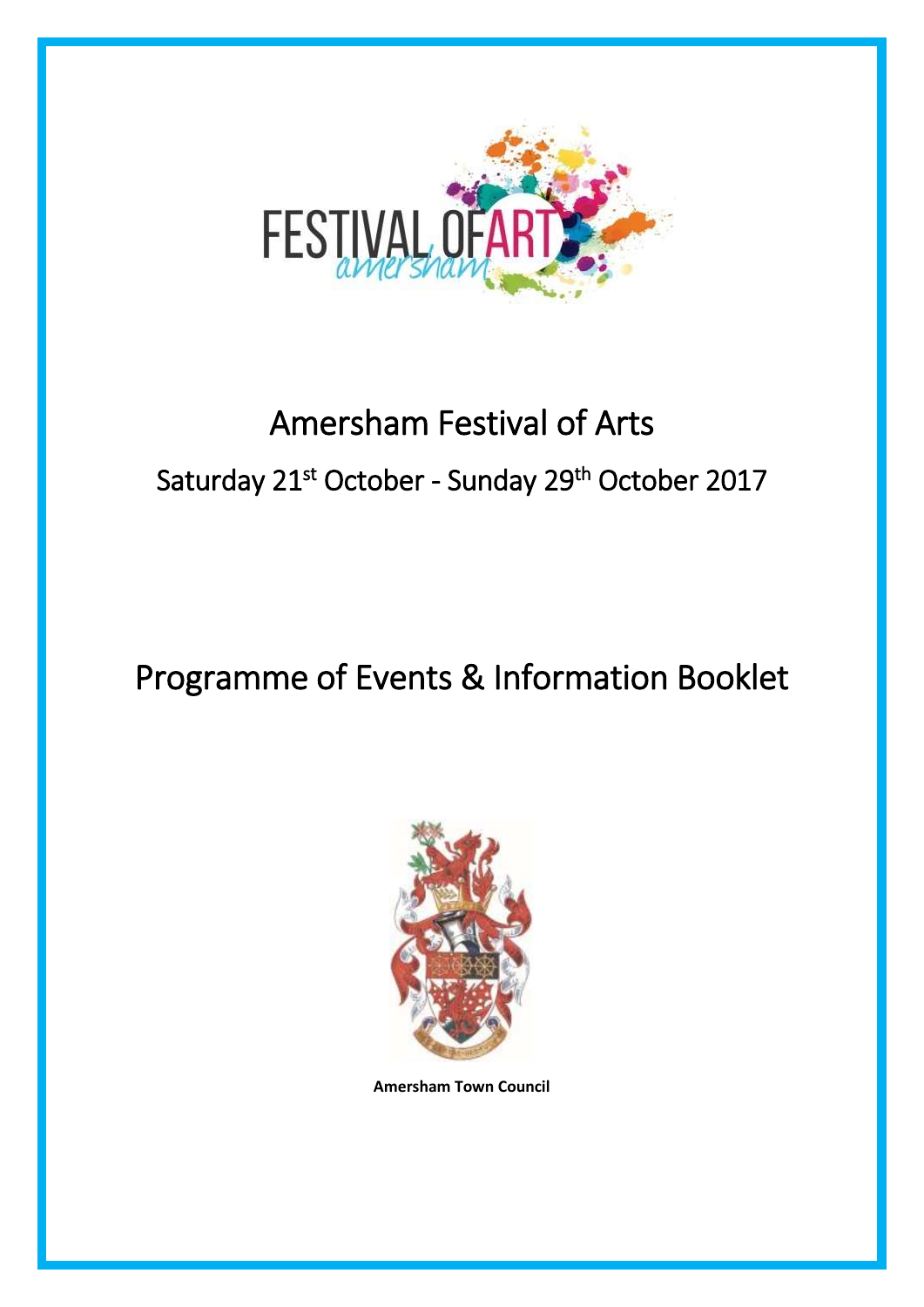

This year, Amersham Town Council are expanding its Annual Art Exhibition to reach the wider community! Pop Up Exhibitions featuring artwork from Chalfont Valley E-Act Academy, St. George's C of E Infant School, Woodland Adventure Club, St. Mary's Youth Group, Stony Dean School, Heatherton House School, Woodside Junior School and the wonderful Dragonfly Art Club at St. Mary's School will feature alongside the traditional Art Exhibition…this year returning to its home at the Old Amersham Market Hall!

As well as the Pop up Exhibitions….there will also be showcasing of the Performing Arts at the Mad Squirrel Tap & Bottle Shop & Waterstones Amersham. Look out for music, theatre, comedy, magic, storytelling, shared reading & poetry recital as we encourage Amersham to get creative!!

The purpose of this guide is to highlight the fantastic variety on offer as part of this year's Amersham Festival of Art…as well as showing you where to find them, who is taking part and also what else is happening in the local area as Arts Festival happily coincides with Half Term Week……

Amersham Town Council is always looking at new, fresh and exciting ways to engage with the Community and we really hope you can come out to support our young people as they use Arts Festival week to showcase their incredible talents! Also if you are visiting one of our displays or performances, please let us know on social media using #AmershamAFA

We really hope you will enjoy this year's Amersham Festival of Arts Programme!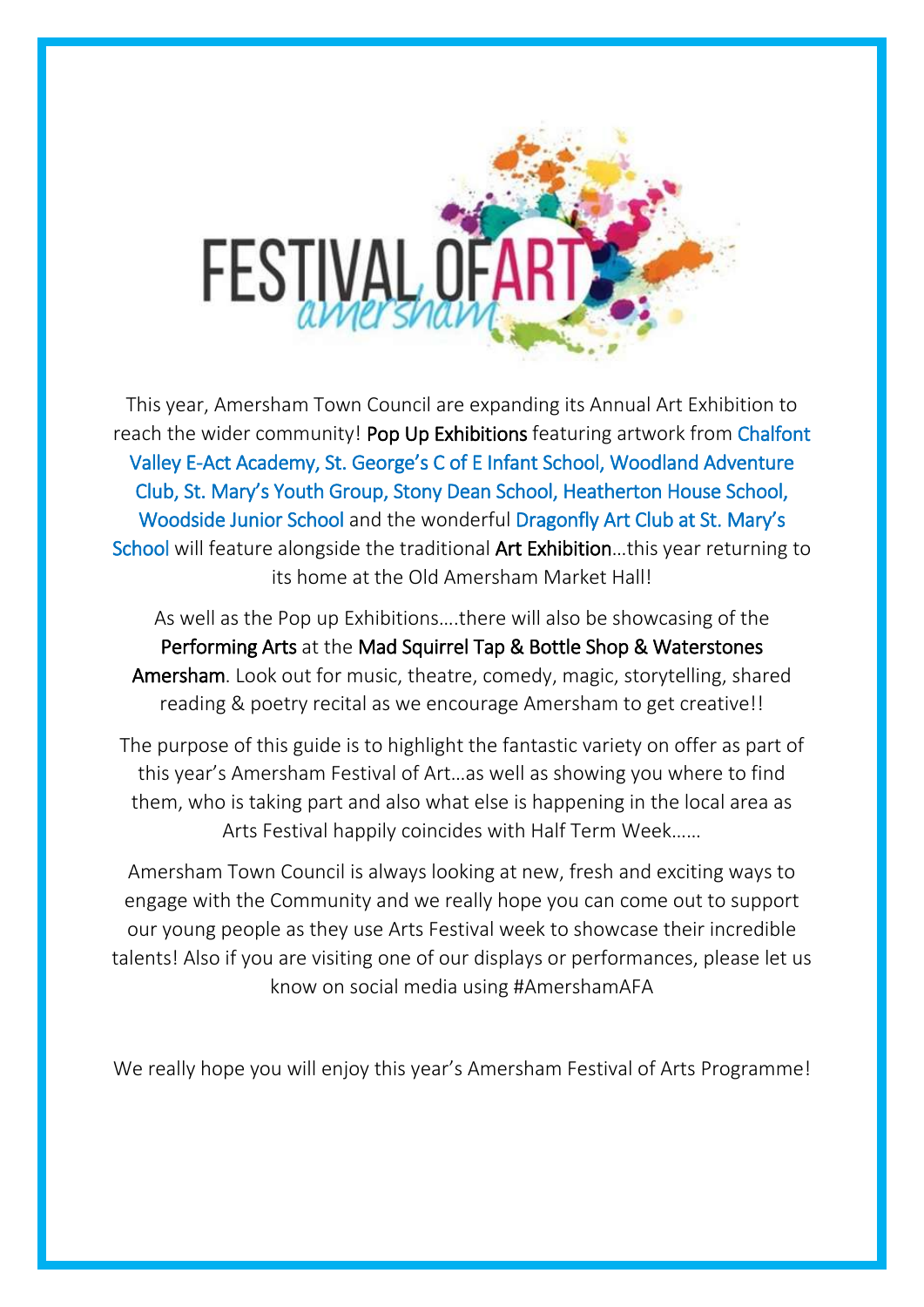#### **Pop up Art Exhibitions & Performance Venues……..and Where to Find Them!!!**

We are delighted that some of our local schools have been able to submit some truly wonderful pieces of artwork into this year's project! We are also equally thrilled that the following locations have been able to offer us some space to display these works of art…….Tesco Amersham, St. Michael's & All Angels Church and Chiltern District Council's Office….also don't forget to visit the Exhibition at the Old Amersham Market Hall where 20% from the sales of the work on display will go to the Town Council Grants Fund to help support many local deserving community initiatives! As well as the artwork, our performance venues have some packed schedules with a variety of acts on offer!

#### **\*Old Amersham Market Hall:**

 **Traditional Art Exhibition featuring over 300 works from local artists!**

**Available to view between 10.00am & 5.00pm during Arts Festival Week**

#### **\*Waterstones Amersham:**

**The perfect environment for our children's story-time & shared reading events!** 

**Take a look at the Arts Festival Schedule to find out What's On!** 

Commo

 $\circ$ 

#### **\*Mad Squirrel Tap & Bottle Shop:**

**Our performance 'hub' with a variety of fantastic artistic performances including drama, music, comedy & performing arts!**

**Take a look at the Arts Festival Schedule to find out What's On!** 

#### **\*St Michael & All Angels Church:**

**Beautiful, vibrant & colourful creations (including installations) from the girls of Heatherton House School!** 

**Available to view during St. Michael & All Angels Church Opening Hours** 



#### **\*Chiltern District Council Office:**

**Wonderful artwork created by Chalfont Valley E-Act Academy, St. Mary's Youth & Woodland Adventure Club!**

**Available to view during 09.00am & 4.30pm (Monday to Friday)**

#### **\*Tesco Old Amersham:**

**Fantastic creative designs from the children of Dragonfly Art Club (St. Mary's C of E Primary School), St. George's C of E Infant School, Stony Dean School & Woodside Junior School!**

**Available to view during Tesco Old Amersham Opening Hours**



**ATC are delighted to welcome back our fantastic French Market offering a real taste of France…right here in Amersham! Vive Le France!** 

no. the MI

**REALING** 

**Sunday 22nd October from 10.00am on The Broadway, Old Amersham**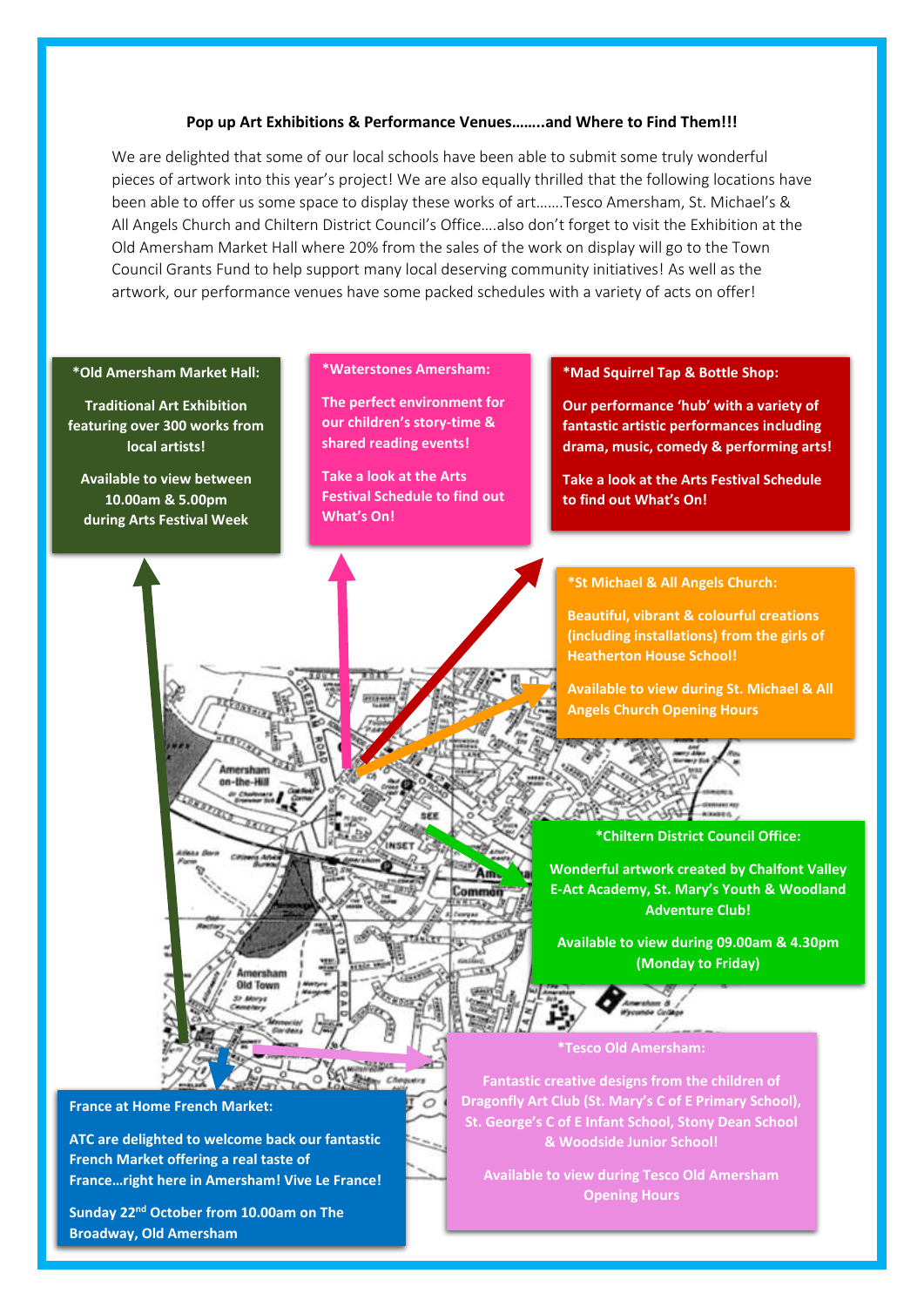

## Arts Festival Schedule of Events:

## Saturday 21<sup>st</sup> October 2017:

- $\triangleq$  Art Exhibition @ the Old Amersham Market Hall 10.00am to 4.00pm
- $\frac{1}{\sqrt{1}}$  Young People's Art Exhibition @ various Community Venues across Amersham
- Children's Story Time with Elizabeth Went (Under 5's) *"Nibbles The Book Monster" by Emma Yarlett & "There is no dragon in this story" by Lou Carter & Deborah Wright* @ Waterstones Amersham – 11.00am to 11.30am
- **Maxine Bacon (Singer & Songwriter)** @ the Mad Squirrel Tap & Bottle Shop 12.00pm to 1.00pm
- $\downarrow$  Ciara Paulo (Artist) @ the Mad Squirrel Brewery Shop from 12.00pm onwards
- **Magic Ali (Magician & Illusionist)** @ the Mad Squirrel Tap & Bottle Shop from 12.00pm
- $\overline{\phantom{a} \bullet}$  Tor (Band) @ the Mad Squirrel Tap & Bottle Shop 1.30pm to 2.30pm
- **Anna Williams (Harpist & Cellist)** @ Harris & Hoole, Amersham 2.45pm to 3.15pm
- Family Storytelling with Elizabeth Went ( 6yrs +) *"Enid Blyton's Stories of Wizards & Witches"* @ Waterstones Amersham – 2.30pm to 3.00pm
- **4** Apricot Hounds (Band) @ the Mad Squirrel Tap & Bottle Shop 3.00pm to 4.00pm
- **L** Damien Carruthers (Soloist) @ the Mad Squirrel Tap & Bottle Shop 4.30pm to 5.30pm

*…What else is going on in Amersham this half term…*

- *Messy Church – St. Michael's & All Angels Church – All Day*
- *Dinky Toys Exhibition\* – Amersham Museum, Old Amersham - 12.00pm to 4.30pm*

## Sunday 22<sup>nd</sup> October 2017:

- $\bigstar$  Art Exhibition @ the Old Amersham Market Hall 10.00am to 4.00pm
- $\frac{1}{2}$  Young People's Art Exhibition @ various Community Venues across Amersham
- **France at Home French Market** @ The Broadway, Old Amersham 10.00am to 5.00pm

*…What else is going on in Amersham this half term…*

*Dinky Toys Exhibition\* – Amersham Museum, Old Amersham - 12.00pm to 4.30pm* 

### Monday 23rd October 2017:

- $\overline{\text{+}}$  Art Exhibition @ the Old Amersham Market Hall 10.00am to 4.00pm
- $\ddot{\bullet}$  Young People's Art Exhibition @ various Community Venues across Amersham
- *…What else is going on in Amersham this half term…*
	- *Dragonfly Art Classes\* (8 to 13 years) – Amersham School – 09.00am to 1.00pm*
	- *Dinky Toys Exhibition\* – Amersham Museum, Old Amersham - 12.00pm to 4.30pm*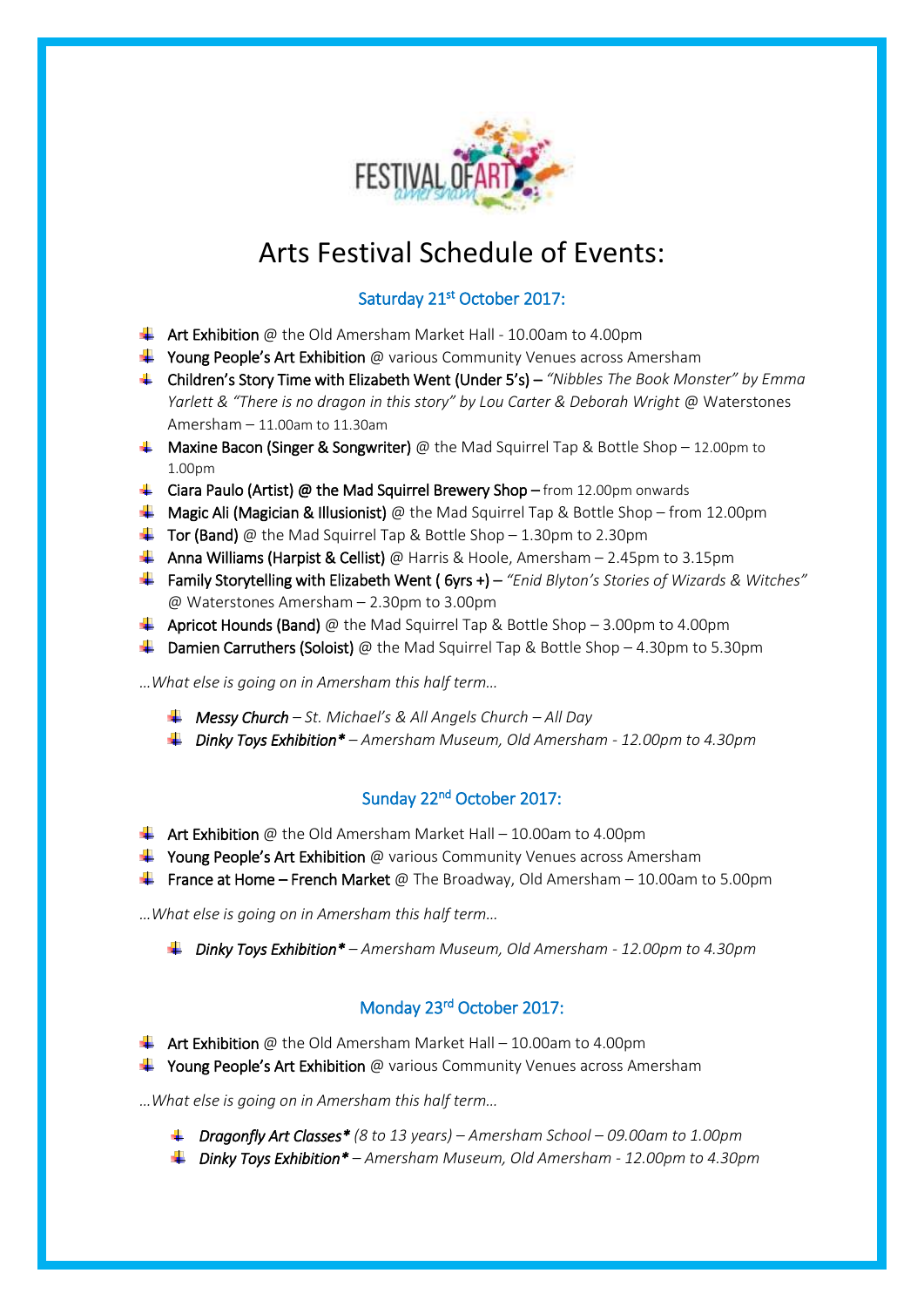#### Tuesday 24<sup>th</sup> October 2017:

- $\downarrow$  Art Exhibition @ the Old Amersham Market Hall 10.00am to 4.00pm
- **+ Young People's Art Exhibition** @ various Community Venues across Amersham

*…What else is going on in Amersham this half term…*

- *Dragonfly Art Classes\* (8 to 13 years) – Amersham School – 09.00am to 1.00pm*
- *Dinky Toys Exhibition\* – Amersham Museum, Old Amersham - 12.00pm to 4.30pm*

#### Wednesday 25th October 2017:

- $\bigstar$  Art Exhibition @ the Old Amersham Market Hall 10.00am to 4.00pm
- $\ddot{\bullet}$  Young People's Art Exhibition @ various Community Venues across Amersham

*…What else is going on in Amersham this half term…*

- *Dragonfly Art Classes\* (8 to 13 years) – Amersham School – 09.00am to 1.00pm*
- *Dinky Toys Exhibition\* – Amersham Museum, Old Amersham - 12.00pm to 4.30pm*
- *Create! Costumes\* – Amersham Museum, Old Amersham – 12.00pm to 4.00pm*
- *Comedy Night\* – Mad Squirrel Tap & Bottle Shop – 7.00pm onwards*

#### Thursday 26<sup>th</sup> October 2017:

- $\downarrow$  Art Exhibition @ the Old Amersham Market Hall 10.00am to 4.00pm
- $\frac{1}{2}$  Young People's Art Exhibition @ various Community Venues across Amersham

*…What else is going on in Amersham this half term…*

- *Dragonfly Art Classes\* (8 to 13 years) – Amersham School – 09.00am to 1.00pm*
- *Dinky Toys Exhibition\* – Amersham Museum, Old Amersham - 12.00pm to 4.30pm*
- *Create! Creepy Crawlies\* – Amersham Museum, Old Amersham – 12.00pm to 4.00pm*

#### Friday 27th October 2017:

- $\frac{1}{2}$  Art Exhibition @ the Old Amersham Market Hall 10.00am to 4.00pm
- $\frac{1}{2}$  Young People's Art Exhibition @ various Community Venues across Amersham

*…What else is going on in Amersham this half term…*

- *Dragonfly Art Classes\* (8 to 13 years) – Amersham School – 09.00am to 1.00pm*
- *Dinky Toys Exhibition\* – Amersham Museum, Old Amersham - 12.00pm to 4.30pm*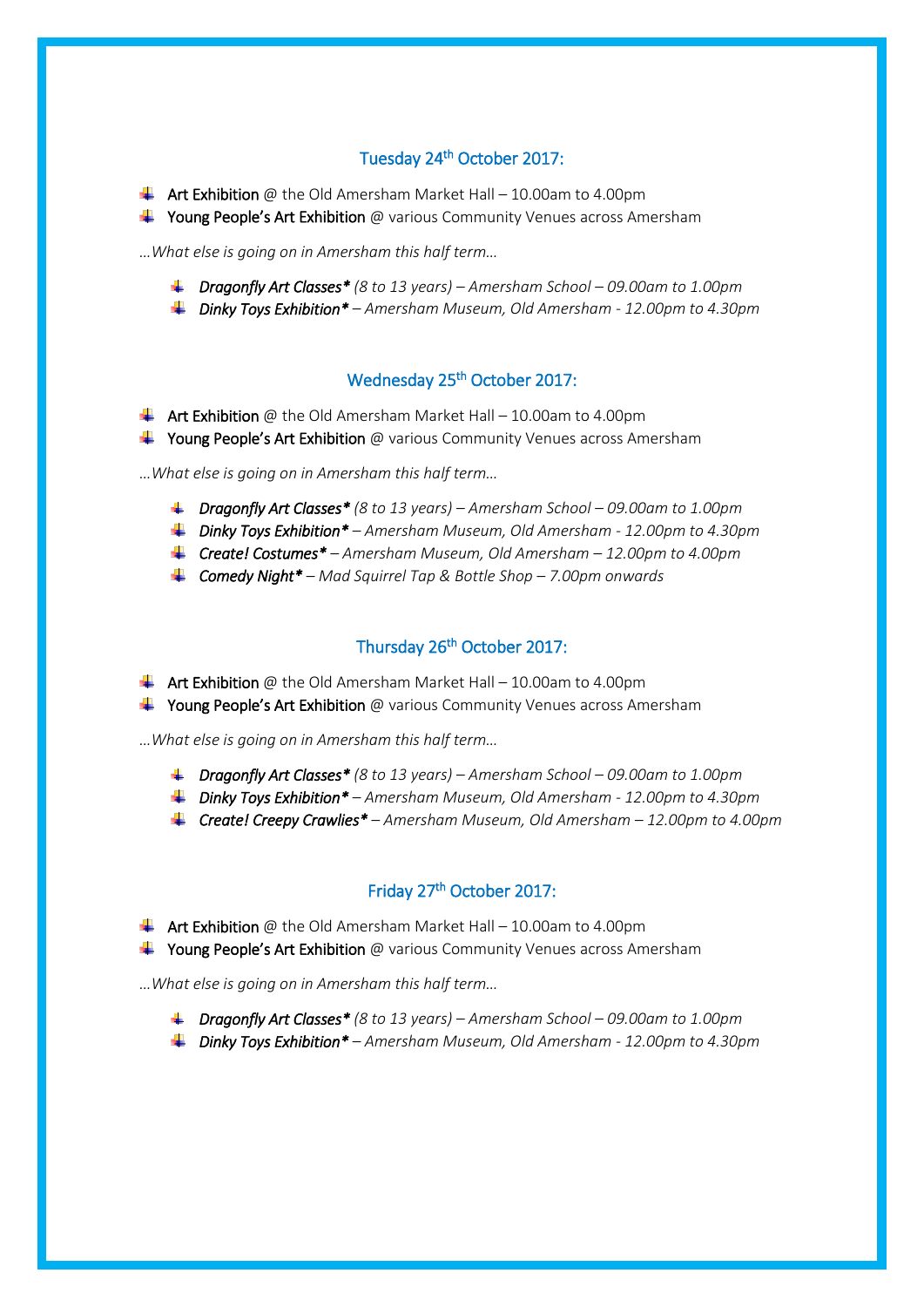#### Saturday 28<sup>th</sup> October 2017:

- $\bigstar$  Art Exhibition @ the Old Amersham Market Hall 10.00am to 4.00pm
- $\frac{1}{2}$  Young People's Art Exhibition @ various Community Venues across Amersham
- Children's Story Time with Elizabeth Went (Under 5's) *"Nibbles The Book Monster" by Emma Yarlett & "There is no dragon in this story" by Lou Carter & Deborah Wright* @ Waterstones Amersham – 11.00am to 11.30am
- **The Theatre Shed & Guests** @ the Mad Squirrel Tap & Bottle Shop 12.00pm to 2.30pm
- **Magic Ali (Magician & Illusionist)** @ the Mad Squirrel Tap & Bottle Shop 2.30pm to 3.00pm
- Family Storytelling with Elizabeth Went ( 6yrs +) *"Enid Blyton's Stories of Wizards & Witches"* @ Waterstones Amersham – 2.30pm to 3.00pm
- **+** Poppy Scarlett (Singer & Songwriter) @ the Mad Squirrel Tap & Bottle Shop 3.00pm to 4.00pm

*…What else is going on in Amersham this half term…*

- *Halloween Lantern Making\* – Amersham Museum, Old Amersham – 12.00pm to 4.00pm*
- *Amersham Ghost Stories\* – Amersham Museum, Old Amersham – 12.00pm to 4.00pm*

#### Sunday 29<sup>th</sup> October 2017:

- $\bigstar$  Art Exhibition @ the Old Amersham Market Hall 10.00am to 4.00pm
- $\frac{1}{2}$  Young People's Art Exhibition @ various Community Venues across Amersham

*…What else is going on in Amersham this half term…*

- *Halloween Lantern Making\* – Amersham Museum, Old Amersham – 12.00pm to 4.00pm*
- *Amersham Ghost Stories\* – Amersham Museum, Old Amersham – 12.00pm to 4.00pm*

*\*denotes that a fee may apply or pre-booking may be necessary.*

# **Creativity is** contagious, pass it on **Albert Finstein**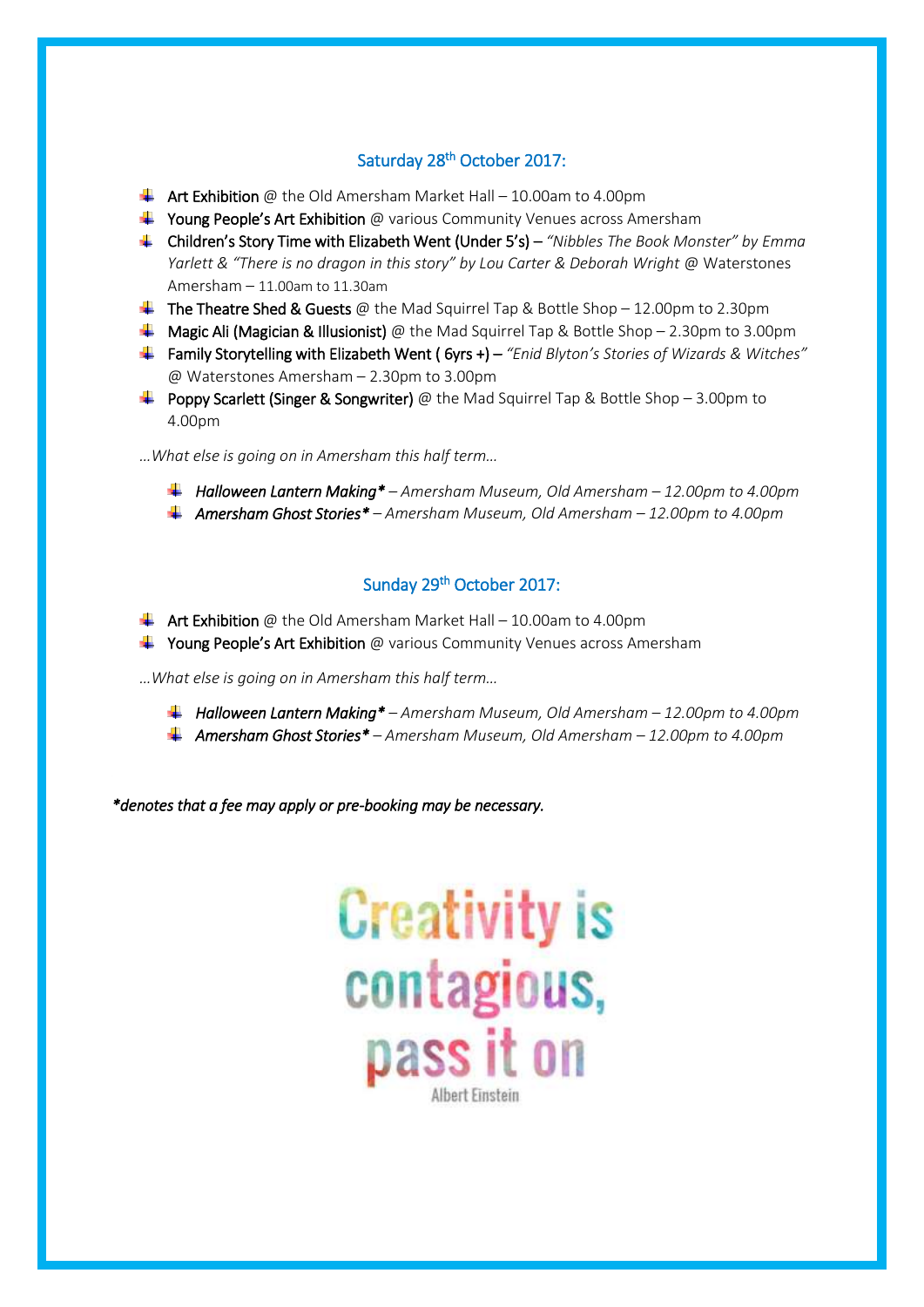

Amersham Town Council is delighted to have been able to expand and develop this year's Amersham Festival of Arts. However, we could not have done this alone & we would like to take this opportunity to thank the following people, organisations and businesses……

Kathryn Gocher Jack Gocher Martin Pounce Sally Alford Elizabeth Went Liz Grammenos Graham Lawder-Stone Sue Denness St. Mary's C of E Primary School St. George's C of E Infant School Stony Dean School Waterstones Amersham Woodland Adventure Club

Costa Coffee Old Amersham Clarks of Amersham Woodside Junior School Heatherton House School Chalfont Valley E-Act Academy Dragonfly Tuition Mad Squirrel Tap & Bottle Shop - Amersham The Theatre Shed Chiltern District Council St. Mary's Youth - SMYLE Amersham Museum St. Michael's & All Angels Church Tesco Amersham